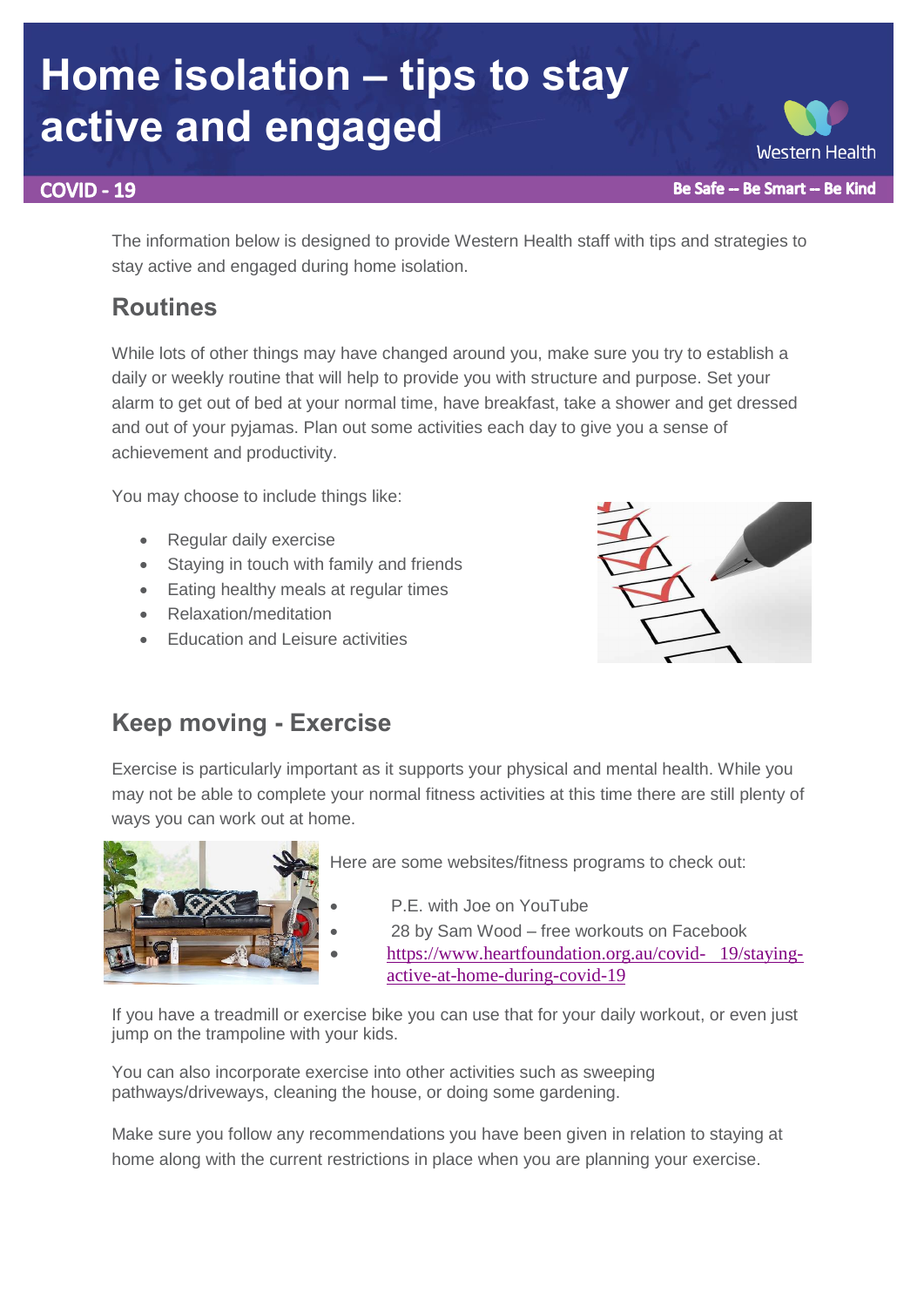# **Stress management and sleep**

Managing stress and anxiety at a time like this is very important – along with getting enough sleep.

It may be tempting to watch the news or check for updates more frequently, but for many this may lead to increased anxiety. Consider a break from watching the news/reading newspapers if you want to disconnect for a while, or alternately set limits on how much you will watch or read.

You may also want to set aside a space in your environment that is technology free – an area that you use just for relaxation or meditation.

Some ideas that may assist with stress management:

 Yoga and meditation – if you normally attend yoga, Pilates or meditation check to see if your studio is offering online options you can participate in. If you have children at home try "Cosmic kids yoga" on YouTube. You may also want to search for "Guided meditation" on YouTube.



- Check out apps like headspace for mindfulness training
- Regular exercise may also be beneficial to help with stress management.

Getting a good night's sleep is also important for health and wellbeing. Suggestions to help develop healthy sleeping habits include:

- Set a "sleep" routine  $-$  go to bed and get up at the same time each day (you may want to align this with your normal daily routine so that when you return to work it is not such a big change)
- Don't ignore feeling tired go to bed when your body tells you to
- However.....don't go to bed if you're not feeling tired, this will reinforce habits of lying in bed awake
- Keep technology and screen time out of the bedroom. If you are using your bedroom as a second living room area then your brain will associate the room with this which may impact sleep
- Ensure your bed is as comfortable as possible clean sheets, comfortable pillows will help
- Keep the room as dark as possible and at a comfortable temperature
- Reduce noise if you cannot control the noise then consider the use of earplugs to help
- Avoid drugs and other medications where possible (unless medically advised) this includes cigarettes, alcohol and sleeping tablets
- Consider the use of relaxation techniques as part of your bedtime routine. Consider writing in a journal or noting something to look forward to the next day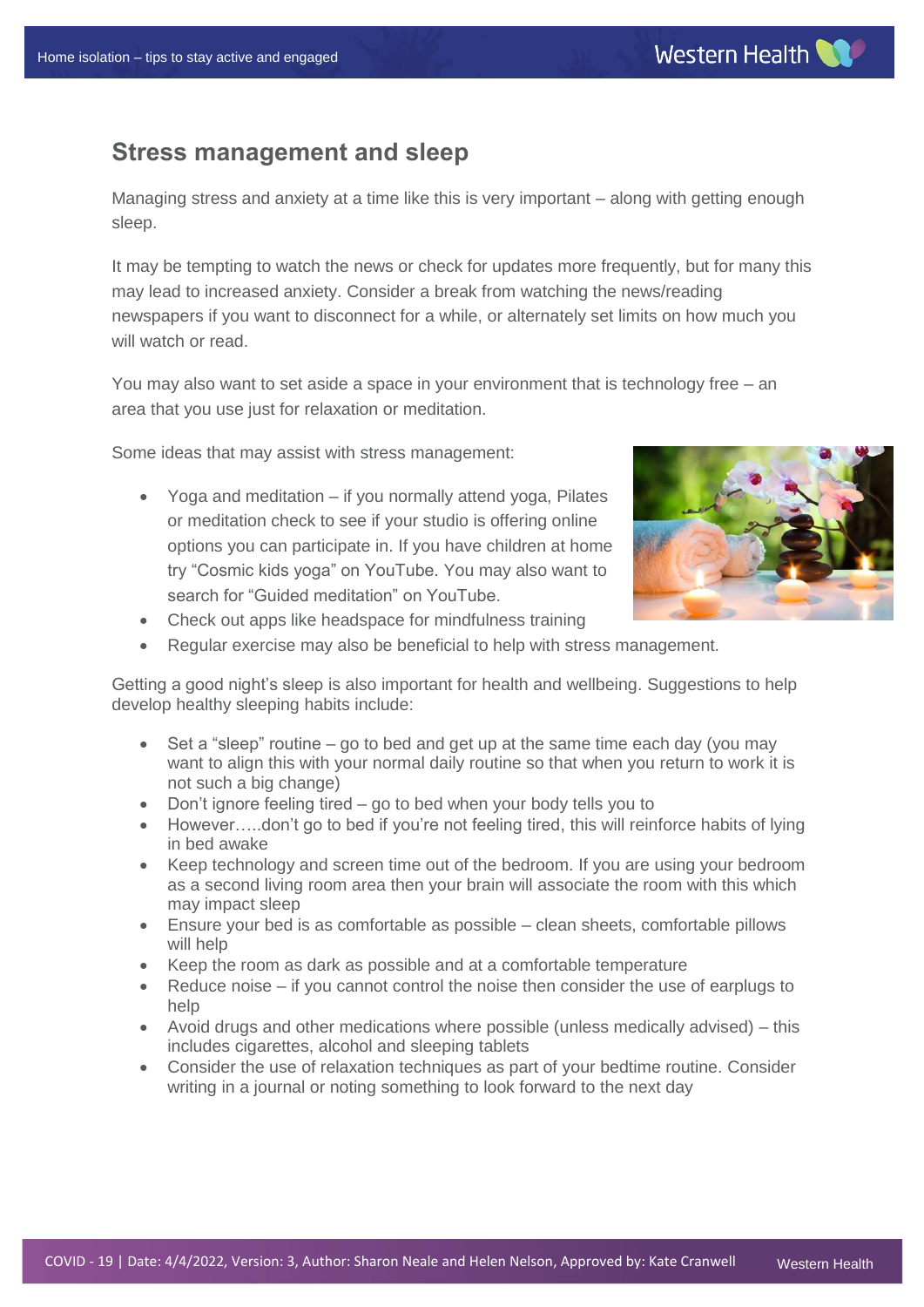# **Educational ideas to try**

Try some online cooking courses or get a free Harvard degree via their online platform. You can even learn a language! Here are some options to try:

Learn a language

<https://www.inc.com/larry-kim/9-places-to-learn-a-new-language-online-for-fre.html>

• Free online learning courses

<https://online-learning.harvard.edu/catalog/free>

[https://www.coursera.org](https://www.coursera.org/)

## **Social ideas to try**

Staying socially connected will support your overall wellbeing and provide some balance to your day. Platforms such as FaceTime, Zoom, WhatsApp or video chats make catching-up with friends and family easy. You can even virtually join work colleagues for lunch, allowing you to stay connected and make the return to work less daunting.

Sometimes it can be hard to find things to talk about so why not play a game, share jokes, do magic tricks or reveal your musical talents! You can even watch a movie virtually with friends or just pick-up the phone to have a chat.

Here are some online game options to try:

- Scattergories <https://scattergoriesonline.net/new-game.xhtml>
- Pictionary <https://skribbl.io/?o3UYRy3Xqfi5>
- Trivial pursuit using Kahoots <https://kahoot.com/home/family-friends/>



Some other social activities you can try are: attending a virtual concert / music performance; you can do this alone or virtually with friends!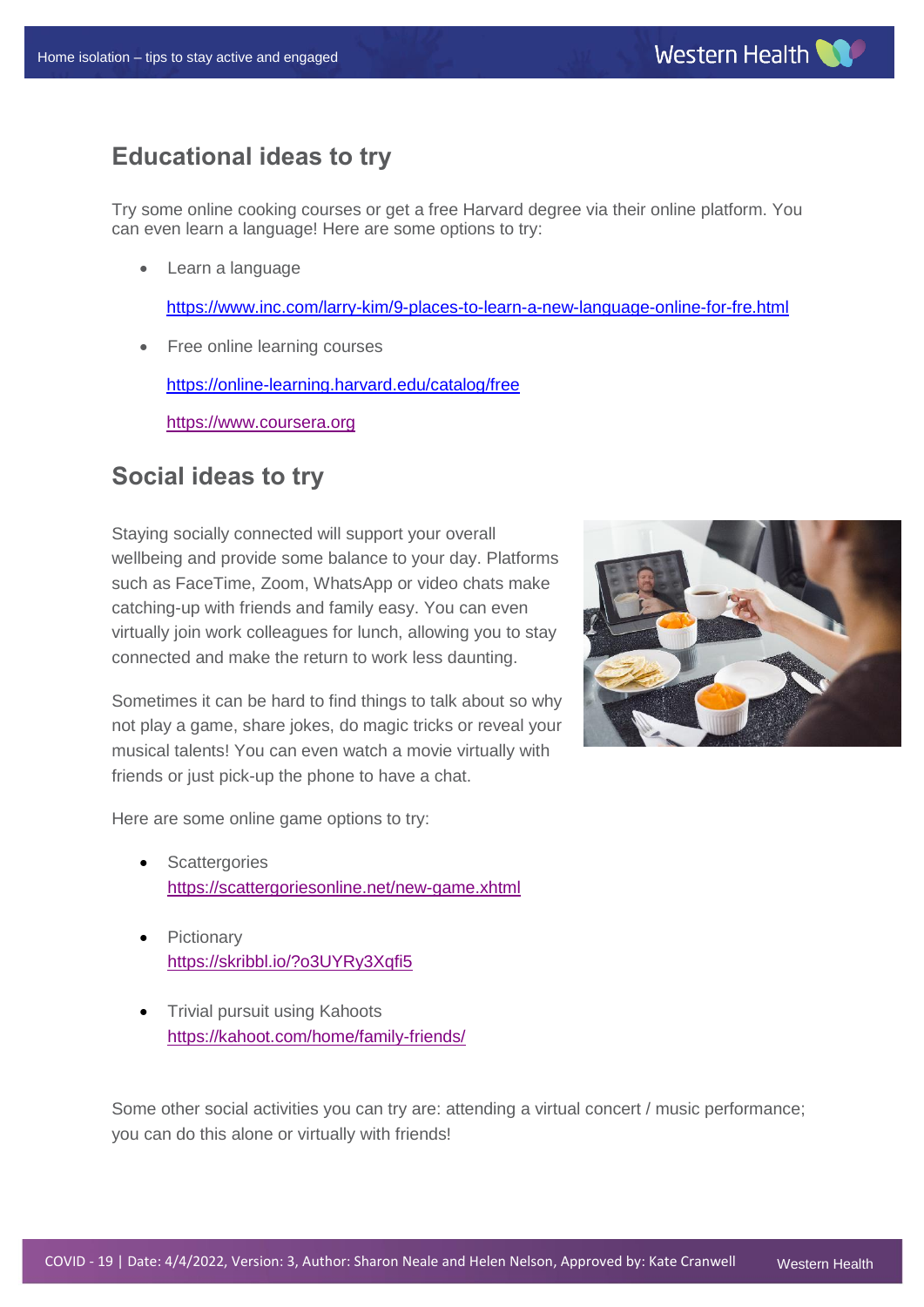Here are some websites to checkout:

**Billboard** 

[https://www.billboard.com/articles/columns/pop/9335531/coronavirus-quarantine-music](https://www.billboard.com/articles/columns/pop/9335531/coronavirus-quarantine-music-events-online-streams)[events-online-streams](https://www.billboard.com/articles/columns/pop/9335531/coronavirus-quarantine-music-events-online-streams)

Melbourne Symphony Orchestra

<https://www.mso.com.au/tickets-and-performances/upcoming-streams/>

The Australian Ballet

<https://australianballet.com.au/tv>

Melbourne Recital Centre

[http://live.melbournerecital.com.au/australian-string-quartet-performs-quartet-and](http://live.melbournerecital.com.au/australian-string-quartet-performs-quartet-and-country/)[country/](http://live.melbournerecital.com.au/australian-string-quartet-performs-quartet-and-country/)

## Personal projects

With some additional time on your hands, now may be the perfect time to start or finish a

personal project or do something you have been putting off. Here are a few ideas:

- Put together a photo album or photo book
- Master a new skill in the kitchen or workshop
- Organise your cupboards, shed or garage
- Learn to play a new piece on the piano or guitar
- Finish that quilting or sewing project
- Write someone a letter or email
- Sort out your birthday calendar
- Start your Christmas shopping online





## **Leisure ideas to try**

Being home provides a fantastic opportunity to engage in some of your favourite leisure activities that you wouldn't normally have time for.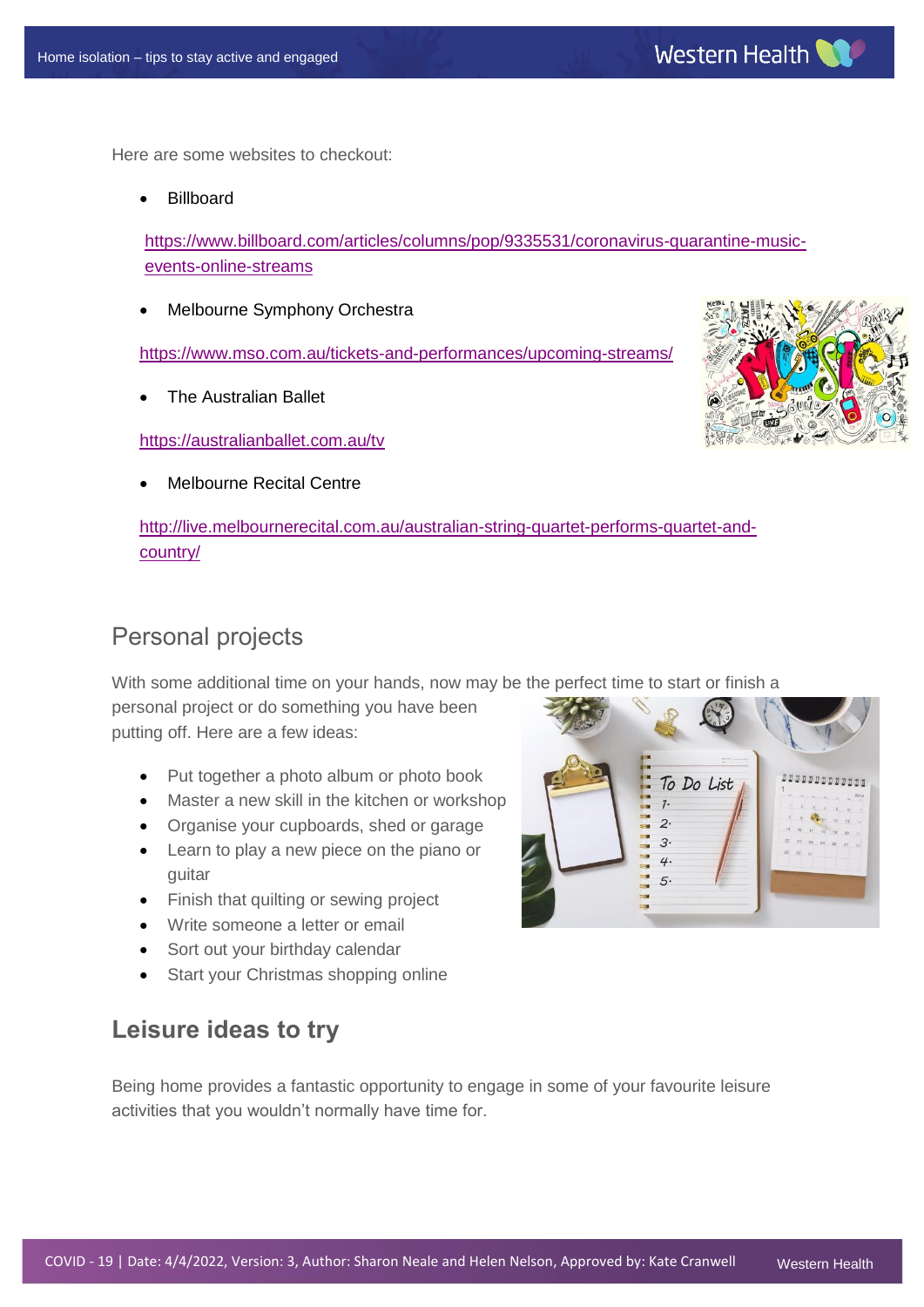These may include:

- being creative or artistic,
- reading that stack of books on your bedside table,
- completing a 1000 piece puzzle,
- cooking some new recipes,
- getting stuck into the garden,
- catching-up on some shows on demand or
- taking the time to listen to some music.



You may also like to explore some new activities. Here are a few ideas:

#### **Read some new books**

If you have run out of books to read jump online and learn how to use your local library's electronic resources. There are books, magazines, audiobooks, movies and more — all for free.

Borrowbox is also a great free app where you can borrow books from the comfort of your own home and all you need is a library membership [https://www.borrowbox.com.](https://www.borrowbox.com/)

You can also check out the [Wheeler Centre](https://www.wheelercentre.com/) for the literary scene. There's plenty of podcasts and videos to choose from, live-streamed events with authors and other bookish features on offer [https://www.wheelercentre.com/.](https://www.wheelercentre.com/) Lastly, check out the State Library of Victoria which also has online events [https://www.slv.vic.gov.au/.](https://www.slv.vic.gov.au/)

### **Build a Pinterest board**

If you're feeling like being creative but don't have the equipment, start to plan by building a Pinterest board. The boards you create can be of any theme – indoor plants, redecorating your home or a room in your house, travel ideas and so much more. Here is the link to Pinterest to help you get started: [https://www.pinterest.com.au/.](https://www.pinterest.com.au/)

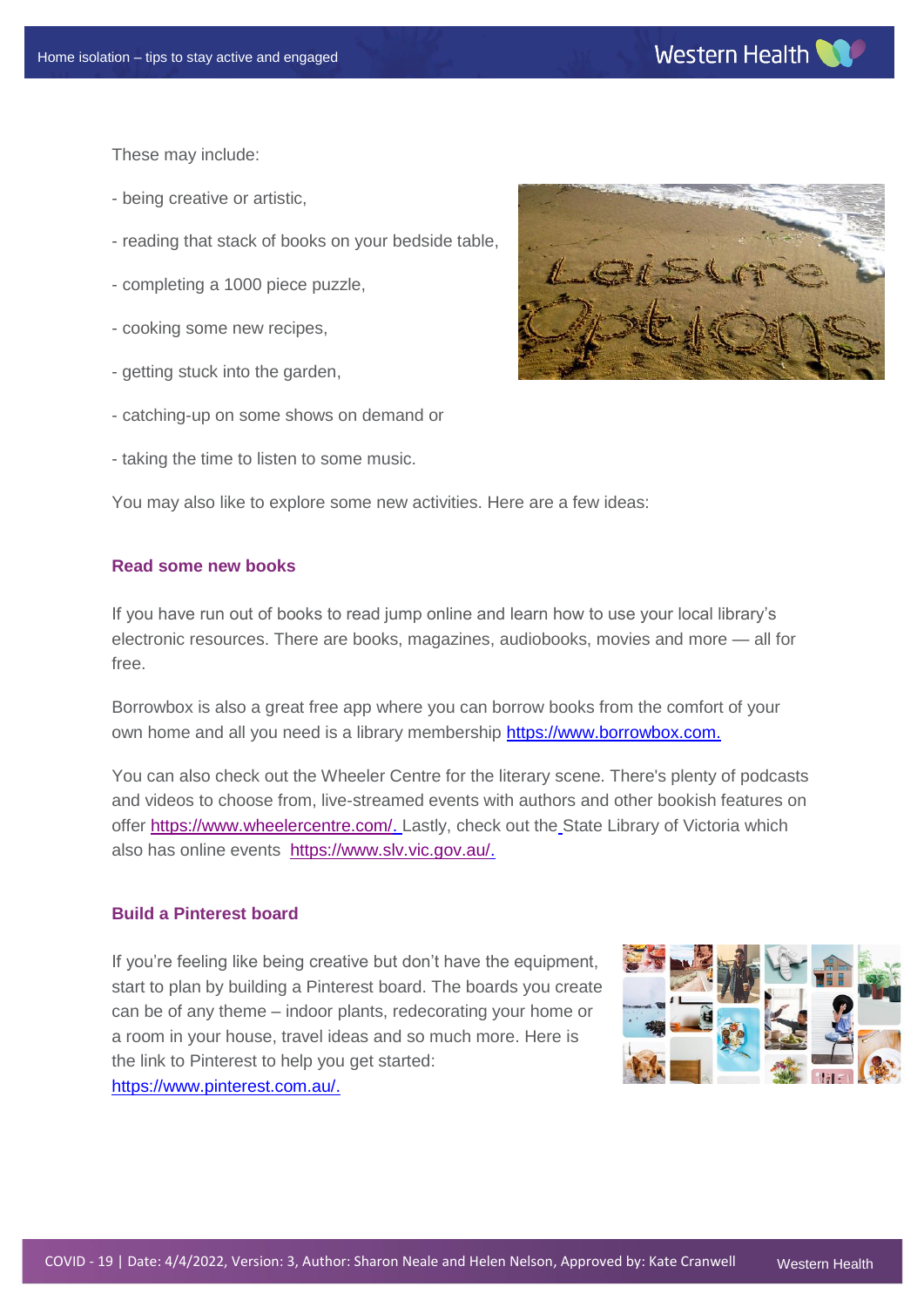## **Take a virtual holiday**

Overseas trips may be on hold for now, but you always take a virtual holiday or get busy planning your next adventure oversea, interstate or locally! Here are some links to get you on your way.

• Travel locally in Melbourne

[https://www.visitvictoria.com/Regions/Melbourne/Things-to-do/Itineraries/Virtual-](https://www.visitvictoria.com/Regions/Melbourne/Things-to-do/Itineraries/Virtual-Melbourne)**[Melbourne](https://www.visitvictoria.com/Regions/Melbourne/Things-to-do/Itineraries/Virtual-Melbourne)** 

Checkout the sites of Australia

[https://www.australia.com/en/things-to-do/arts-and-culture/virtual-tours-of-australias-top](https://www.australia.com/en/things-to-do/arts-and-culture/virtual-tours-of-australias-top-cultural-experiences.html)[cultural-experiences.html](https://www.australia.com/en/things-to-do/arts-and-culture/virtual-tours-of-australias-top-cultural-experiences.html)

 Travel the world visiting the Northern lights, San Diego Zoo in California or even walk through the streets of Disney Land

[https://www.theguardian.com/travel/2020/apr/06/10-best-virtual-tours-of-worlds-natural](https://www.theguardian.com/travel/2020/apr/06/10-best-virtual-tours-of-worlds-natural-wonders-everest-patagonia-grand-canyon-yosemite)[wonders-everest-patagonia-grand-canyon-yosemite](https://www.theguardian.com/travel/2020/apr/06/10-best-virtual-tours-of-worlds-natural-wonders-everest-patagonia-grand-canyon-yosemite)

https://www.skylinewebcams.com/

[https://www.escape.com.au/travel-advice/virtual-holidays-how-to-travel-the-world-while](https://www.escape.com.au/travel-advice/virtual-holidays-how-to-travel-the-world-while-youre-stuck-at-home/news-story/402c8b461c1ab419ef995a926ccc1091)[youre-stuck-at-home/news-story/402c8b461c1ab419ef995a926ccc1091](https://www.escape.com.au/travel-advice/virtual-holidays-how-to-travel-the-world-while-youre-stuck-at-home/news-story/402c8b461c1ab419ef995a926ccc1091)

#### **Get into podcasts**

Listening to podcasts is also a great way to spend your time. Podcasts can take you away to faraway places, provide education or motivation. Just plug into your search browser "best podcasts to listen to in 2022" to get you started.